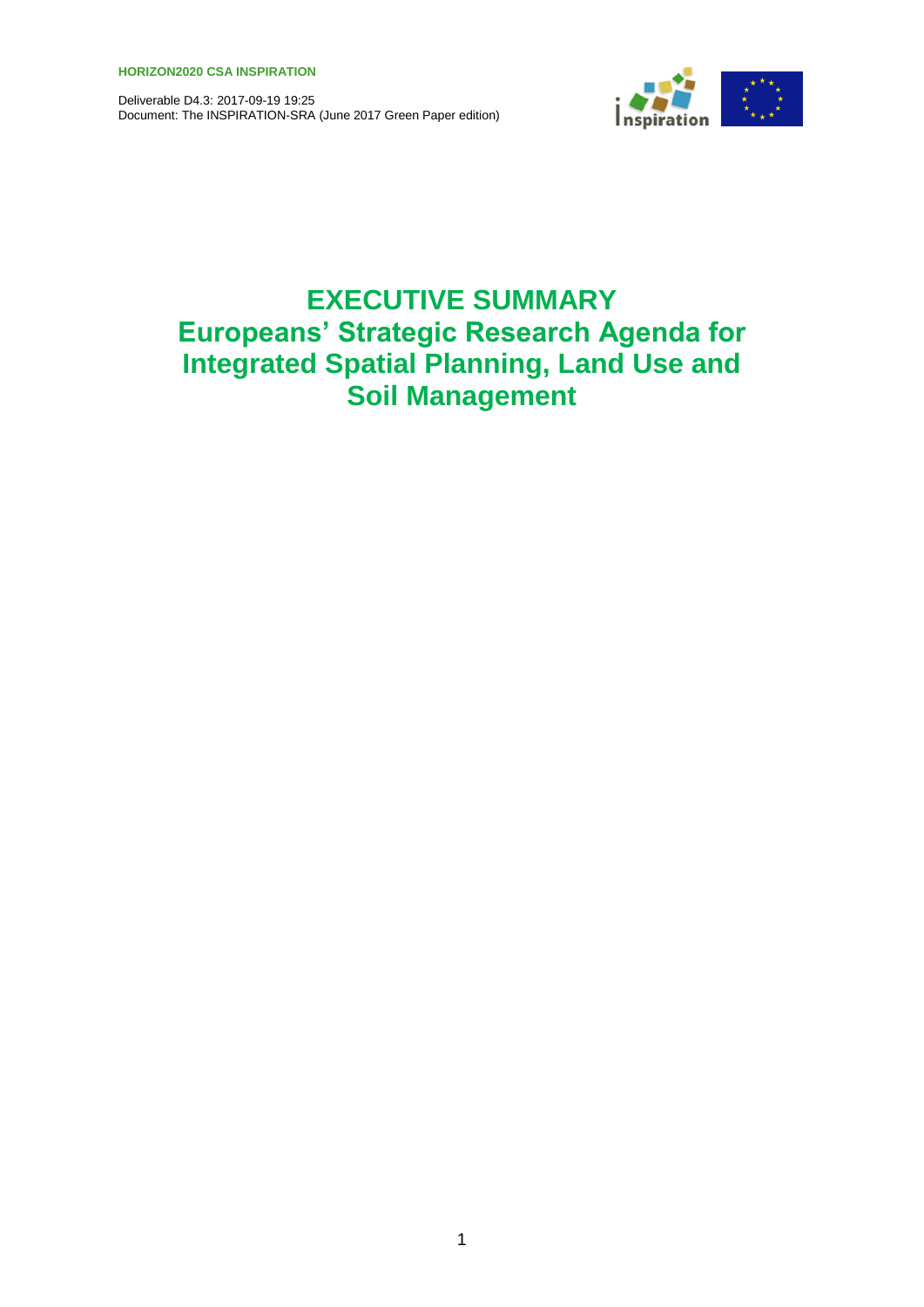Deliverable D4.3: 2017-09-19 19:25 Document: The INSPIRATION-SRA (June 2017 Green Paper edition)

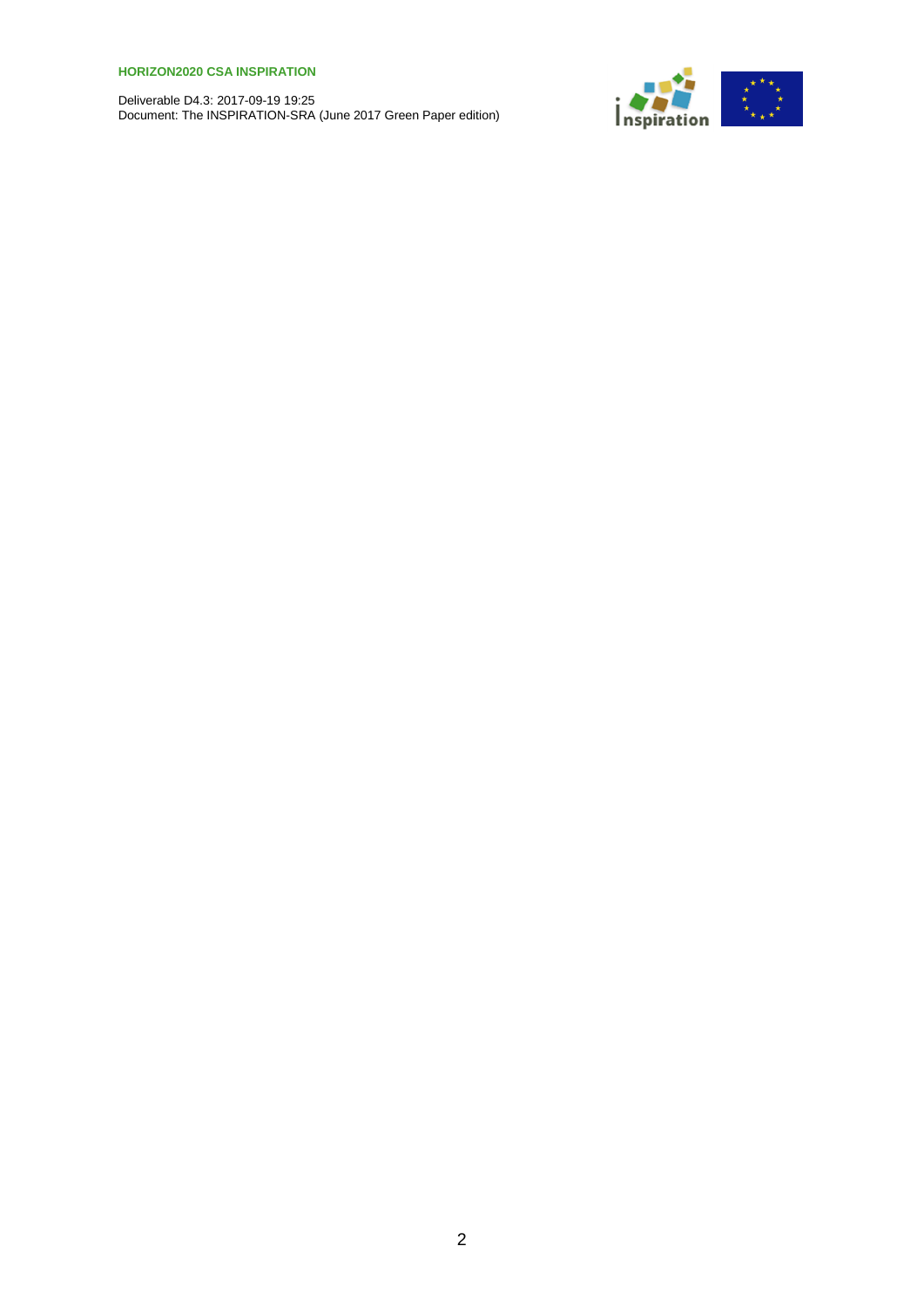

# **EXECUTIVE SUMMARY**

# **Europeans' Strategic Research Agenda for Integrated Spatial Planning, Land Use and Soil Management**

Land and soil play a vital role in meeting societal needs for food, drinking water, energy, shelter, infrastructure and overcoming societal challenges of climate change, non-renewable natural resources and environmental (in)justice. Land and soil, including water and sediment, are finite resources facing growing pressures and conflicts over their use that contribute to over-consumption of natural capital. "Business as usual" is not an option and a degree of urgency involving wise land use and soil management is needed to balance the supply of natural capital and ecosystem services with society's demands.

INSPIRATION recognised the interaction between the supply of, and societal demands on, natural capital that is in part created by land-use management practices whose net impact is insufficiently understood. This helped identify specific research needs on supply of and demand for natural capital, land-use management and net impact evaluation.

The INSPIRATION Strategic Research Agenda (SRA) is based on research and innovation needs identified by more than 500 European stakeholders working as funders, scientists, policy makers, public administrators, consultants.

The SRA considers soil and land use management challenges, including the links between the soil-sediment-water (SSW) system and topics such as health, energy, climate change, resilient water supply. It recognizes the need for new knowledge and new applications of knowledge to plan, manage and use land and the SSW system.

The SRA is designed to help public and private research funders identify research they should invest in to innovate and contribute to a greener, more socially cohesive, smarter and more competitive Europe.

The European Commission and several European countries seek to put the 17 United Nations Sustainable Development Goals<sup>1</sup> published in 2015 at the heart of their policy frameworks, priorities and budgets. Notably, the Commission "*commits to mainstreaming the SDGs into EU policies and initiatives … and into the Commission's everyday work*". The stakeholder-driven research demands presented in this SRA map on to the SDGs and will enable the Commission and individual countries achieve these goals.

Transnational co-funding is key to creating synergies for organisations wishing to invest in research activities. Support for interested funders will be available until August 2019. National Contact Persons will be available for providing support and for making cross country contacts regarding specific research demands for co-funding. The complete agenda, background on its development and information about the National Contact Persons is available at [www.inspiration-agenda.eu.](http://www.inspiration-agenda.eu/)

<sup>1</sup> https://unstats.un.org/unsd/statcom/47th-session/documents/2016-2-IAEG-SDGs-Rev1-E.pdf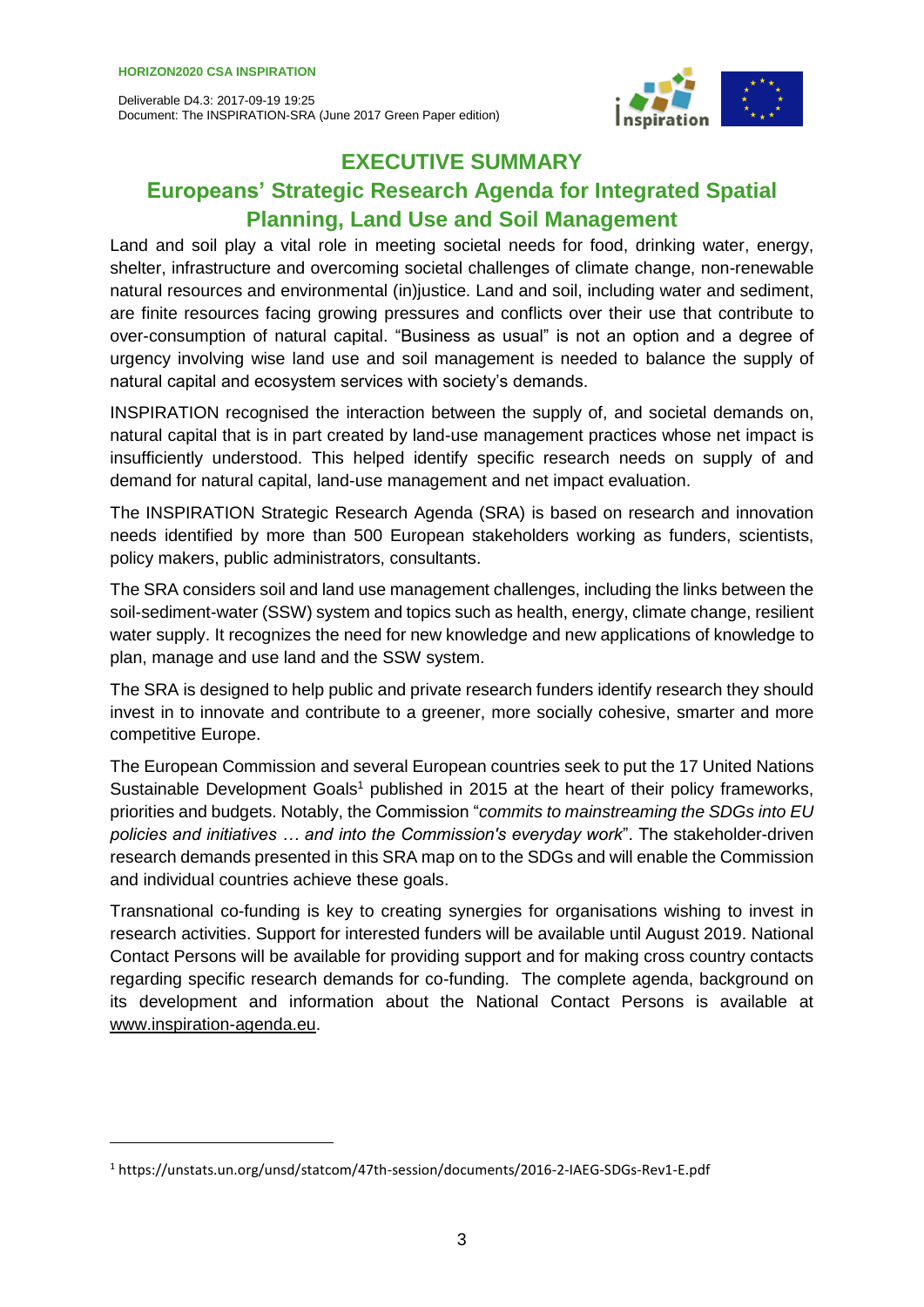Deliverable D4.3: 2017-09-19 19:25 Document: The INSPIRATION-SRA (June 2017 Green Paper edition)



This June 2017 Green Paper version contains preliminary proposals published in order to stimulate discussion, refinement and to inspire conversations with potential funders during the match-making phase of INSPIRATION.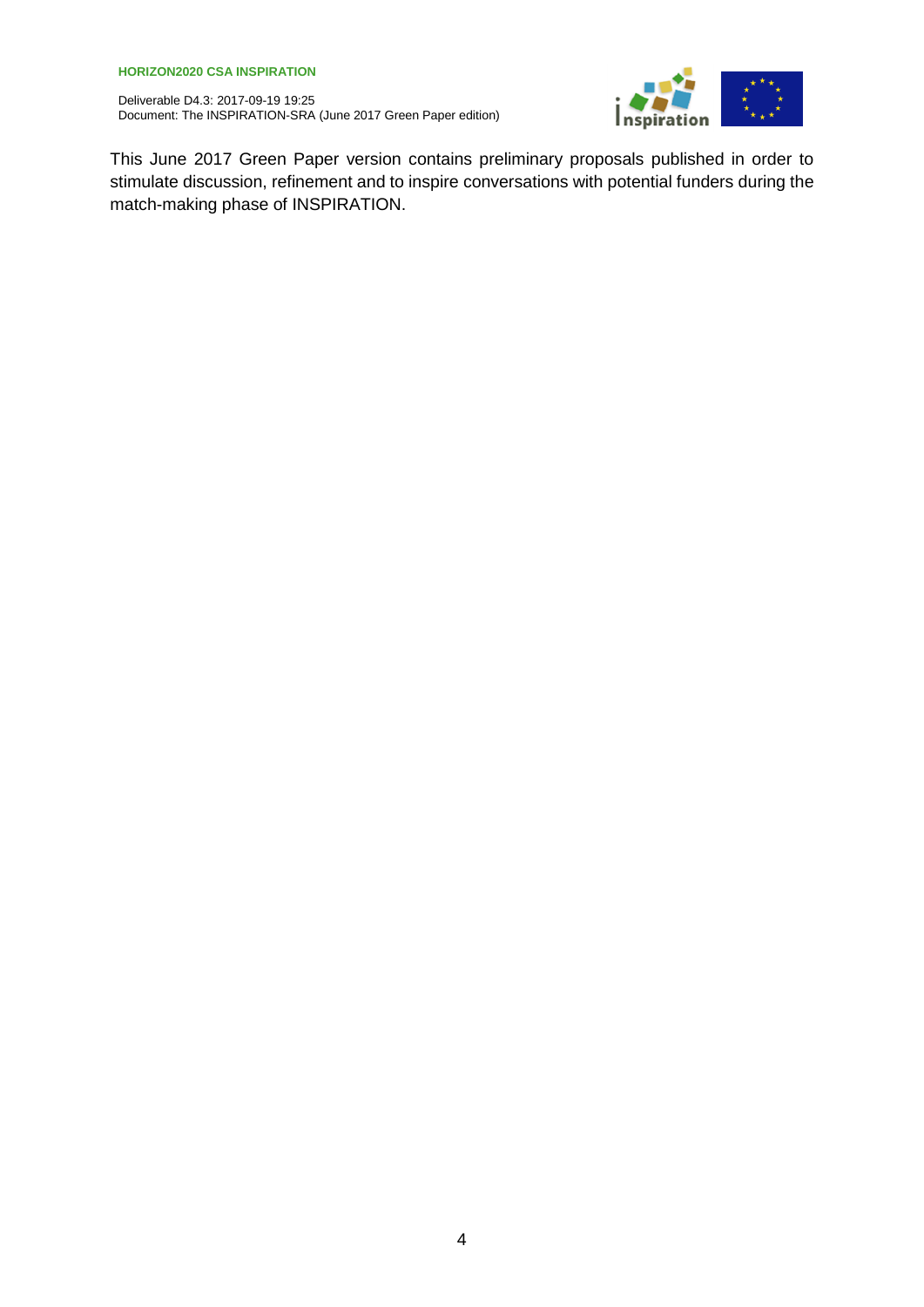

### **Bottom-up Demand-Driven Research Needs**

A set of 17 integrated and 22 thematic research needs have been identified. Thematic needs have been identified for Natural Capital and Ecosystem Services Supply (NC), Demand for Natural Capital and Ecosystem Services (D), Land Use Management (LM) and Net Impact (NI). The integrated needs (IRT) cut across these themes.

#### **Integrated Research Needs**

- IRT-1: Integrated Environmental Assessment and Soil Monitoring for Europe
- IRT-2: Recognizing the value of ecosystem services in land use decisions
- IRT-3: From indicators to implementation: Integrated tools for a holistic assessment of agricultural and forest land use
- IRT-4: Bio-Economy unleashing potential while sustaining soils
- IRT-5: Integrated scenarios for the Land-Soil-Water-Food system under societal pressures and challenges
- IRT-6: Indicators for assessing the efficiency of the Soil-Sediment-Water-Energy system
- IRT-7: Farming systems to maintain soil fertility and yields
- IRT-8: Circular land management
- IRT-9: Policies to effectively reduce land consumption for settlement development
- IRT-10: Stakeholder participation to facilitate the development of liveable cities

#### **Natural Capital and Ecosystem Services Supply**

- NC1: Quantity, quality and health of soils, soil carbon, greenhouse gases
- NC2: Biodiversity, organismic and genetic resources
- NC3: Water, water cycle
- NC4: Pollutant degradation, filtering and immobilization capacity
- NC5: Prevention of erosion and mudslides
- NC6: Geological resources
- NC7: Intrinsic values of soils and landscapes

#### **Land Use Management**

- LM 1: Governance, management mechanisms, instruments and policy
- LM 2: Climate change challenges for land management
- LM 3: Land as a resource in urban areas (Sustainable urban land management)
- LM 4: Land as a resource in rural areas (Multifunctionality of rural areas)
- IRT-11: Integrated management of urban soils
- IRT-12: Environmentally friendly and socially sensitive urban development
- IRT-13: Urban Metabolism Enhance efficient use of soil-sediment-water resources through a closing of urban material loops
- IRT-14: Emerging contaminants' in soil and groundwater – ensuring long-term provision of drinking water as well as soil and freshwater ecosystem services
- IRT-15: Sustainable management to restore ecological and socio-economic values of degraded land
- IRT-16: Innovative technologies and ecoengineering 4.0: Challenges for sustainable use of agricultural, forest and urban landscapes and the SSW system
- IRT-17: Improving preparedness and response for climate change and related hazards

#### **Demand for Natural Capital and Ecosystem Services**

- D1: The 4 F´s: Food, feed, fibre, (bio)fuel
- D2: Regulating Ecosystem Services
- D3: Urban / infrastructure land
- D4: Water
- D5: Geological (and fossil) subsurface resources
- D6: Natural hazard prevention and resilience
- D7: Health and quality of life (living environment)

#### **Net Impact**

- NI 1: Developing impact assessment methodology
- NI 2: Understanding and assessing impacts of drivers and management
- NI 3: Trade-off analysis & decision support
- NI 4: Science-Policy-Society Interface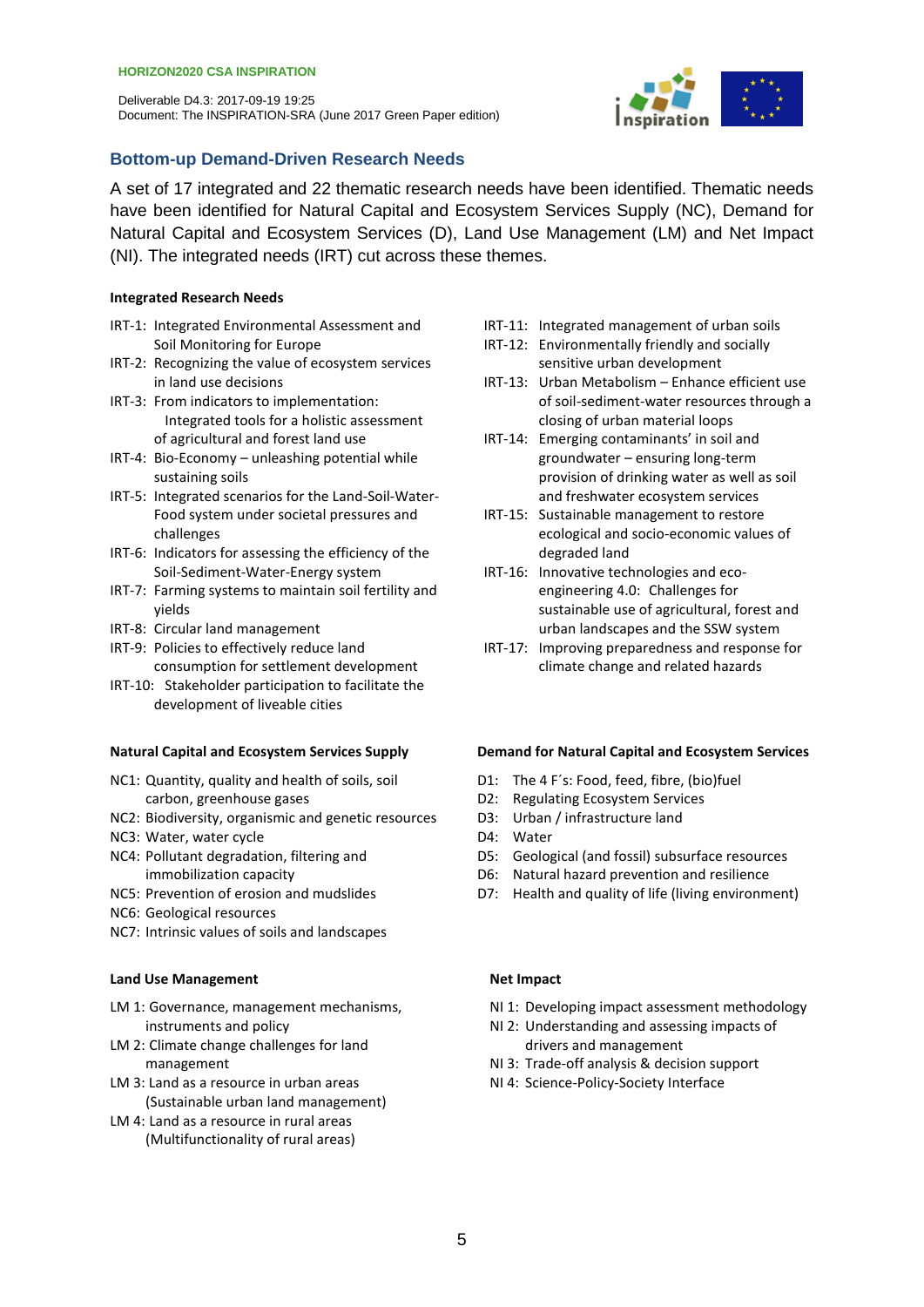

# **What's in it for funders, end-users, researchers, knowledge translators and citizens?**

# **Funders**

This agenda reflects research and innovation demand from a range of perspectives and organisations. It is based on evidence from over 500 stakeholders from across Europe of how Integrated Spatial Planning, Land Use and Soil Management can be improved and what benefits are anticipated from such improvements.

This bottom-up, demand-driven research agenda is intended to increase coordination and targeting of investment in research. There are many shared needs from more than 17 countries. Individual funders looking to invest their funds in more efficient ways may wish to co-fund specific research activities, including knowledge transfer.

Please contact us with details of which research needs you may wish to co-fund, indicating what budget you may be able to devote, timings for key decisions and any other information that INSPIRATION will help to bring together funders from across Europe to work together.

# **End users**

End-users will use the knowledge created by research activity. They are involved in land use and management across the soil-sediment-water system will benefit from new knowledge to provide Europeans with the goods and services they need while protecting European and global environments.

End users have much to gain from being partners in research projects thereby helping to formulate projects, share pre-existing knowledge, help validate the outcomes and of course ensure findings are put into practice. Such end users include enterprises using or affecting land; drinking water and energy producers, distributors and suppliers; spatial planners, consultants, brownfield developers and remediation contractors; farmers, foresters and food companies; financiers; policy makers and regulators.

### **Researcher/ knowledge translators**

Research creates knowledge that needs to be translated into policy, practice and across areas of application if it is to have an impact. The SRA presents researchers with the possibility of working on demand-driven research on needs defined by an unique bottom-up approach that might help in getting research projects funded.

Researchers and knowledge translators are provided with information on how working on the identified research needs will have an impact on addressing specific societal challenges should funding become available.

### **Citizens**

Europe's citizens are the ultimate beneficiaries of resolving societal challenges. Their daily lives will be enhanced by the outcomes of the research activities in this agenda.

Projects related to societal challenges benefit from citizens being involved in planning, execution and reporting. This agenda has benefitted from local and detailed perspectives and non-technical contributions from citizen group representatives.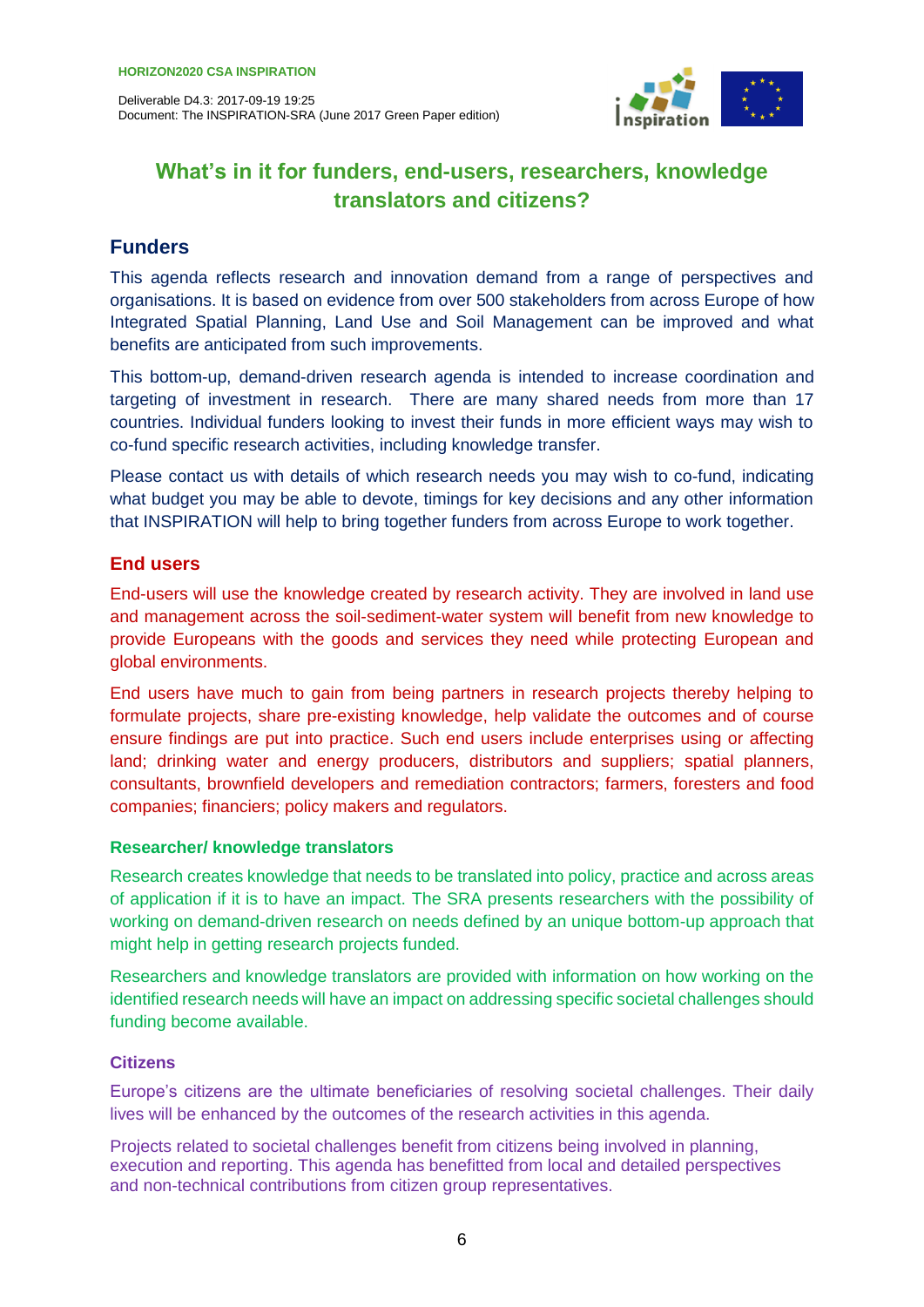Deliverable D4.3: 2017-09-19 19:25 Document: The INSPIRATION-SRA (June 2017 Green Paper edition)

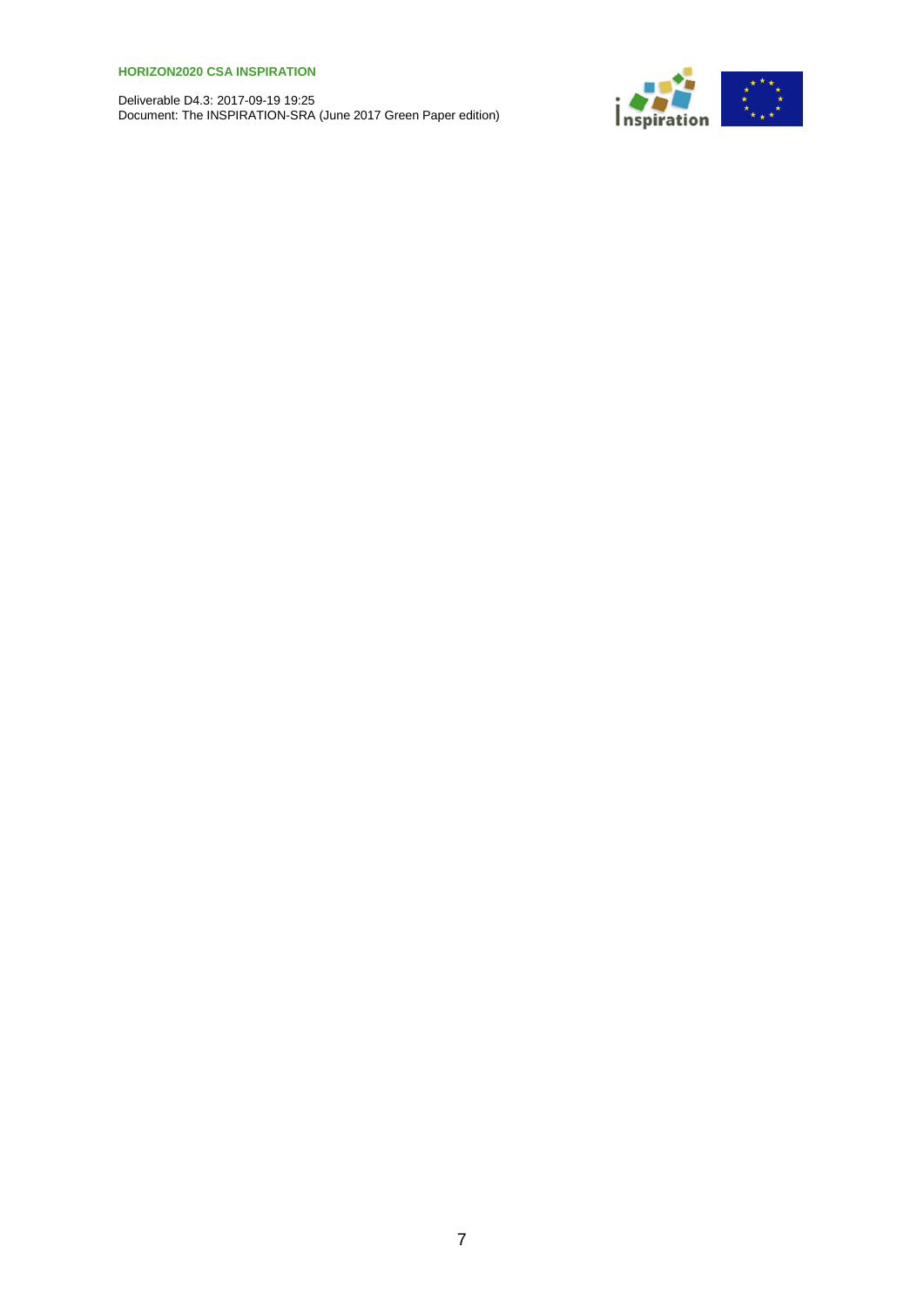

## **Integrating Research Needs**

| <b>Integrated Research need</b>                                                                                                         | <b>Likely impact</b>                                                                                                                                                                                                                                                                                                                                                                                                                                                                                                                                                                                                                                     |
|-----------------------------------------------------------------------------------------------------------------------------------------|----------------------------------------------------------------------------------------------------------------------------------------------------------------------------------------------------------------------------------------------------------------------------------------------------------------------------------------------------------------------------------------------------------------------------------------------------------------------------------------------------------------------------------------------------------------------------------------------------------------------------------------------------------|
| IRT-1: Integrated<br><b>Environmental Assessment</b><br>and Soil Monitoring for<br>Europe                                               | Long term monitoring to show changes in soil quality to levels impacting soil<br>function, food security and human health and to measure progress on land<br>degradation neutrality.                                                                                                                                                                                                                                                                                                                                                                                                                                                                     |
| IRT-2: Recognizing the<br>values of ecosystem<br>services in land use<br>decisions                                                      | Assessing magnitude and societal distribution of costs and benefits of land use<br>options (e.g. through cost-benefit analysis, cost-effectiveness analysis or multi-<br>criteria analysis) can help mainstream the value of ecosystem services into<br>decision-making.                                                                                                                                                                                                                                                                                                                                                                                 |
| IRT-3: From indicators to<br>implementation:<br>Integrated tools for a<br>holistic assessment of<br>agricultural and forest land<br>use | A move away from segregated decision makers and scientific disciplines<br>towards integration by location and across disciplines to assess the role of<br>agricultural and forest land use types or climatic regions (e.g. Nordic,<br>Mediterranean) in meeting societal demands and local socio-cultural<br>backgrounds. Research will develop (regional or land use type specific)<br>methodologies for an integrated assessment.                                                                                                                                                                                                                      |
| IRT-4: Bio-Economy-<br>unleashing the potentials<br>while sustaining soils                                                              | Unleash the potential of soil to sustain a bio-economy in Europe by better<br>understanding soil and economic systems in order to support land<br>management for biomass production and consumption. Alternatives to non-<br>renewable resources are needed. Soils can provide bio-based resources, but<br>overuse must be prevented to sustain soil system functions.                                                                                                                                                                                                                                                                                   |
| IRT-5: Integrated scenarios<br>for the Land-Soil-Water-<br>Food system under societal<br>pressures and challenges                       | Identification of land use scenarios that deliver benefits to society AND to the<br>environment and lead to changes in soil management and spatial planning.<br>Growing populations increase soil and land degradation thereby rendering the<br>remaining scarce fertile soils vulnerable to overuse and further degradation.<br>Scenarios modelling will help assess major impacts and decrease further<br>degradation, secure food and identify ways of achieving land degradation<br>neutrality. Changes in the economy and the society should estimate like<br>growing / shrinking areas and their impact to the land-soil-sediment-water<br>system. |
| IRT-6: Indicators for<br>assessing the efficiency of<br>the Soil-Sediment-Water-<br>Energy system of resources                          | National, regional, local authorities would benefit from a more global and<br>informed vision of the utility (private and public) of their decisions if they were<br>supplied with indicators helping to measure the consequences of their<br>decisions on the natural resources. This "footprint" type of indicators will<br>permit a statistical scoreboard to be used to analyze environmental impacts<br>through the whole global economic cycle and thus better balance societal<br>benefits and ecological effects of different resource-use options.                                                                                              |
| IRT-7: Farming systems to<br>maintain soil fertility while<br>meeting demand for<br>agricultural products                               | Understanding the potential of different agricultural food production systems<br>while maintaining soil fertility and reducing negative environmental impacts<br>associated with intensive conventional farming. Increased knowledge about<br>economic and technical aspects of organic food production systems will<br>improve their competitiveness and help mainstream sustainable agricultural<br>practices.                                                                                                                                                                                                                                         |
| IRT-8: Circular land<br>management                                                                                                      | Research is required to understand the patterns of behaviour and<br>interdependencies of actors, especially land owners, active in land-related<br>policy areas on a theoretical and practical level. It is important to combine the<br>strategies and instruments by circular land management through applied<br>research and pilot case studies and in the sense of modular "tool boxes" to<br>qualify a sustainable land management.                                                                                                                                                                                                                  |
| IRT-9: Policies to<br>effectively reduce land<br>consumption for<br>settlement development                                              | Knowledge on how to design effective policies given the institutional<br>constraints of their implementation and enforcement will be necessary to<br>realize the benefits of reduced land consumption in rural and urban areas.                                                                                                                                                                                                                                                                                                                                                                                                                          |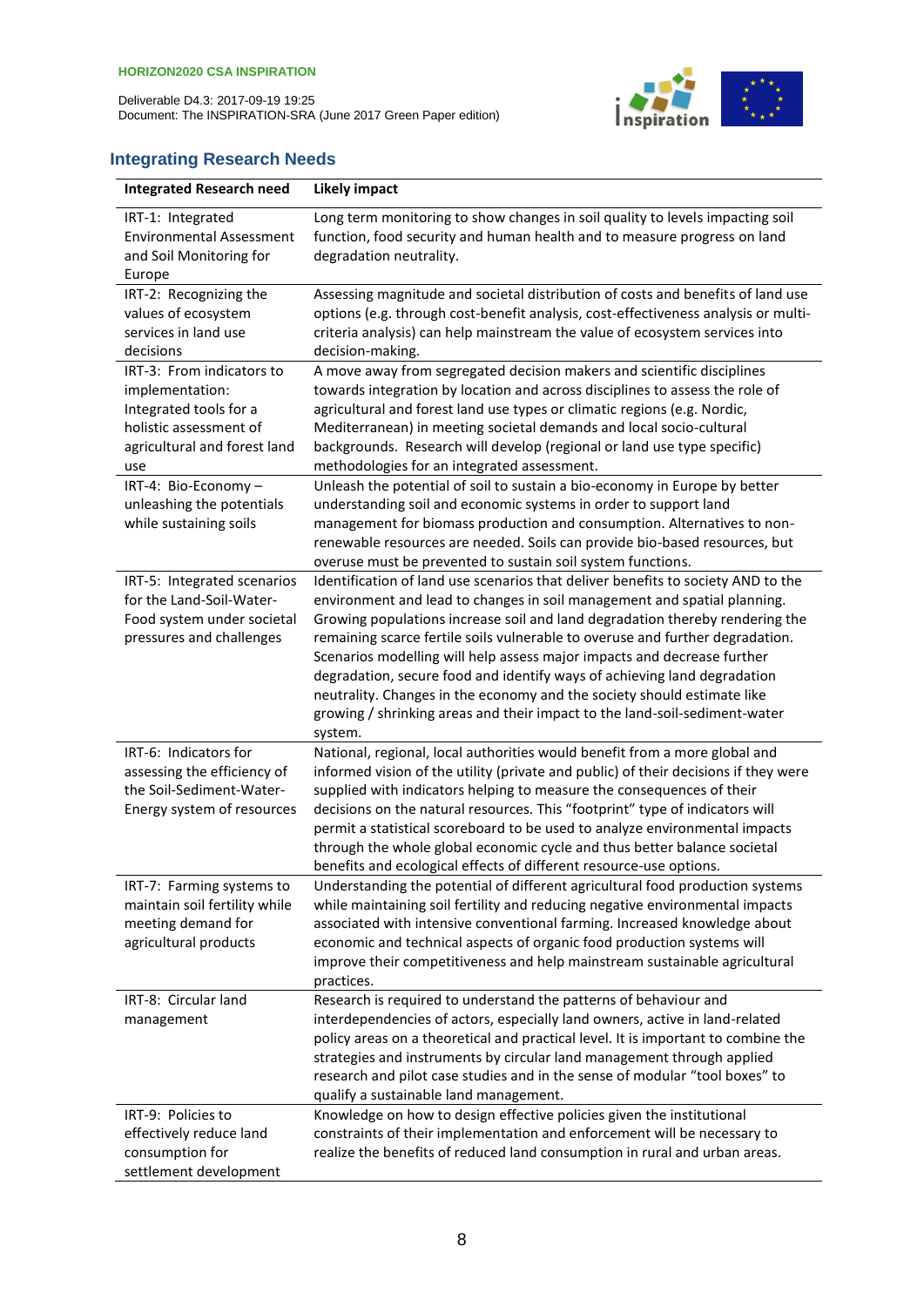Deliverable D4.3: 2017-09-19 19:25 Document: The INSPIRATION-SRA (June 2017 Green Paper edition)



| <b>Integrated Research need</b>                                                                                                                                                 | <b>Likely impact</b>                                                                                                                                                                                                                                                                                                                                                                                                                                                                                                                                                                                                                                                                 |
|---------------------------------------------------------------------------------------------------------------------------------------------------------------------------------|--------------------------------------------------------------------------------------------------------------------------------------------------------------------------------------------------------------------------------------------------------------------------------------------------------------------------------------------------------------------------------------------------------------------------------------------------------------------------------------------------------------------------------------------------------------------------------------------------------------------------------------------------------------------------------------|
| IRT-10: Stakeholder<br>participation to facilitate<br>the development of<br>liveable cities                                                                                     | Understanding the potential of stakeholder participation will help to ensure<br>the liveability of urban development and enhance transparency and legitimacy<br>of decision-making.                                                                                                                                                                                                                                                                                                                                                                                                                                                                                                  |
| IRT-11: Integrated<br>management of soils in<br>urban areas                                                                                                                     | Better understanding the role of urban soils in improving quality of urban<br>space and consequently on health and living quality.                                                                                                                                                                                                                                                                                                                                                                                                                                                                                                                                                   |
| IRT-12: Environmentally<br>friendly and socially<br>sensitive urban<br>development                                                                                              | Solutions that bridge the goals of urban environmental protection and social<br>concerns of urban development are crucial to realize sustainable cities.<br>Knowledge on environmental issues in urban planning as well as on social<br>concerns is partly available but has to be deeper, up to date and better<br>integrated.                                                                                                                                                                                                                                                                                                                                                      |
| IRT-13: Urban Metabolism<br>- Enhance efficient use of<br>soil-sediment-water<br>resources through a<br>closing of urban material<br>loops                                      | Without further development of the methodological concept of urban<br>metabolism, it will be not possible to identify comprehensive measures to<br>enhance urban resource efficiency, consistency and sufficiency. Urban<br>metabolism instruments and tools are needed at different scales (local,<br>regional, national and supranational) to address indirect impacts, such as<br>rebound effects or indirect land consumption. Such new instruments and tools<br>will help manage our common resource basis, minimize negative ecological<br>effects, foster the local economy through a circular urban economy and<br>support a long term, high level of urban quality of life. |
| IRT-14: Emerging<br>contaminants' in soil and<br>groundwater - ensuring<br>long-term provision of<br>drinking water as well as<br>soil and freshwater<br>ecosystem services     | Greater knowledge about the properties of 'emerging' contaminants, and<br>mixtures, their distribution in groundwater and soil, their toxicity to humans as<br>well as soil and freshwater ecosystem services is needed to ensure public<br>health and long-term provision of ecosystem services. Methods of analyzing<br>emerging contaminants are needed.                                                                                                                                                                                                                                                                                                                          |
| IRT-15: Sustainable<br>management to restore<br>the ecological and socio-<br>economic values of<br>degraded land                                                                | Dedicated research will elaborate degradation-type and region-specific<br>restoration and rehabilitation approaches for valorization of degraded areas.                                                                                                                                                                                                                                                                                                                                                                                                                                                                                                                              |
| IRT-16: Innovative<br>technologies and eco-<br>engineering 4.0:<br>Challenges for a<br>sustainable use of<br>agricultural, forest and<br>urban landscapes and the<br>SSW system | Improved rural and urban land use through appropriate sustainable<br>technologies, exploitation of comprehensive data collected by high-quality on-<br>and off-site sensors, and purposeful communication. Eco-engineering for the<br>design, monitoring and management of rural and urban ecosystems can<br>integrate human society into the natural and man-made environment.<br>Identifying what is a sustainable intensification via industrial or organic<br>agriculture and forestry will help planning and permitting.                                                                                                                                                        |
| IRT-17: Climate change<br>challenges - improving<br>preparedness and<br>response for climate<br>conditions and related<br>hazards                                               | Spatial planning could be an instrument for coping with effects of climate<br>change, but only if we have a better understanding of climate change<br>mitigation, adaptation and counteracting negative climate phenomena.<br>Integrated strategies on soil protection and land management should help<br>reduce direct and indirect impacts from climate change. New technical and<br>operational solutions can be developed using low cost, widely available data<br>science.                                                                                                                                                                                                      |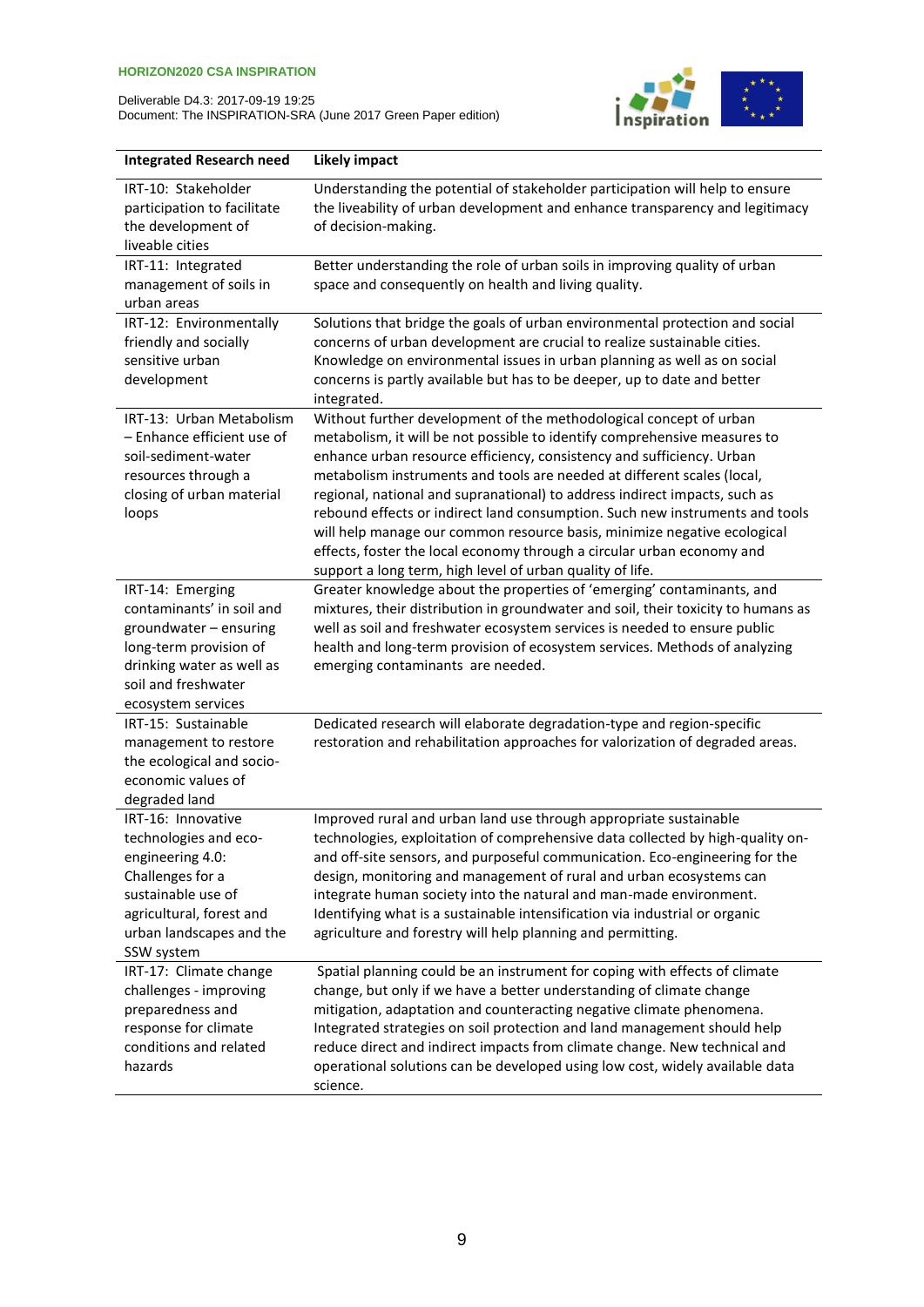

### **Natural Capital and Ecosystem Services Supply**

| <b>Research need</b>                                                                        | <b>Likely Impact</b>                                                                                                                                                                                                                                       |
|---------------------------------------------------------------------------------------------|------------------------------------------------------------------------------------------------------------------------------------------------------------------------------------------------------------------------------------------------------------|
| NC1: Quantity and quality<br>of soils, health of<br>soils, soil carbon,<br>greenhouse gases | Land use conflicts may be solved by sustainable land use management concepts<br>based on natural capital and the multiple ecosystem services provided by the<br>soil-sediment-water system.                                                                |
| NC2: Biodiversity,<br>organismic and<br>genetic resources                                   | Biodiversity loss will be halted when the societal benefits of biodiversity and<br>ecosystems is quantified for different areas.                                                                                                                           |
| NC3: Water, water cycle                                                                     | The delivery of the water demanded by society will become more stable and<br>resilient to environmental and societal change, which will contribute to more<br>safe, sustainable and healthy societies.                                                     |
| NC4: Pollutant<br>degradation,<br>filtering and<br>immobilization<br>capacity               | We will be able to manage the legacy of soil contamination from the past more<br>cost-effectively and sustainably, with knowledge on the natural capacity of the<br>SSW-system to detoxify contaminants.                                                   |
| NC5: Prevention of<br>erosion and<br>mudslides, natural<br>hazards                          | This research will reduce the occurrence, duration and severity of natural<br>hazards, by developing alternative land use management strategies that will<br>increase the natural resilience to floods, fires, land subsidence, erosion and<br>landslides. |
| NC6: Geological resources                                                                   | This research will decrease the environmental and societal impact of resource<br>recovery, and protect natural capital by promoting recycling and use of<br>alternatives. It will contribute to the transition towards a circular economy.                 |
| NC7: Intrinsic values of<br>soils and landscapes                                            | Aesthetic, cultural and social values of landscapes will be preserved better.                                                                                                                                                                              |

## **Demand for Natural Capital and Ecosystem Services**

| <b>Research need</b>        | <b>Likely Impact</b>                                                                |
|-----------------------------|-------------------------------------------------------------------------------------|
| D1: The 4 F's: Food, feed,  | This research will strengthen the transition towards a circular and biologically    |
| fibre, (bio)fuel            | based economy, by quantifying the societal demand of this transition for soil       |
|                             | functions.                                                                          |
| D2: Regulating Ecosystem    | Assessment and mapping of soil ecosystem services are prerequisites for             |
| Services                    | sustainable management of natural resources, to optimize soil functions and         |
|                             | services.                                                                           |
| D3: Urban / infrastructure  | This research will contribute to land use conflict management, the liveability of   |
| land                        | shrinking regions and villages, and increased brownfield remediation and re-use     |
|                             | of land, which will safeguard soils for other purposes.                             |
| D4: Water                   | Current and future water demand scenarios will enable more futureproof land         |
|                             | use decision making to ensure the delivery of sufficient and clean water for        |
|                             | future generations.                                                                 |
| D5: Geological (and fossil) | This research will help decrease the environmental and societal impact of           |
| subsurface                  | resource recovery, decrease demand by promoting recycling and use of                |
| resources                   | alternatives and contribute to the transition towards a circular economy.           |
| D6: Natural hazard          | This research will reduce the occurrence, duration and severity of                  |
| prevention and              | anthropogenically triggered natural hazards; reduce vulnerability by developing     |
| resilience                  | alternative land use management strategies, and; increase resilience to a range     |
|                             | of hazards including floods, fires, earthquakes, volcanic eruptions, land           |
|                             | subsidence, erosion and landslides.                                                 |
| D7: Health and quality of   | Research on the contribution of nature to health and well-being will allow for      |
| life (living                | better spatial design to optimize these health benefits, especially with respect to |
| environment)                | vulnerable groups in deprived areas.                                                |